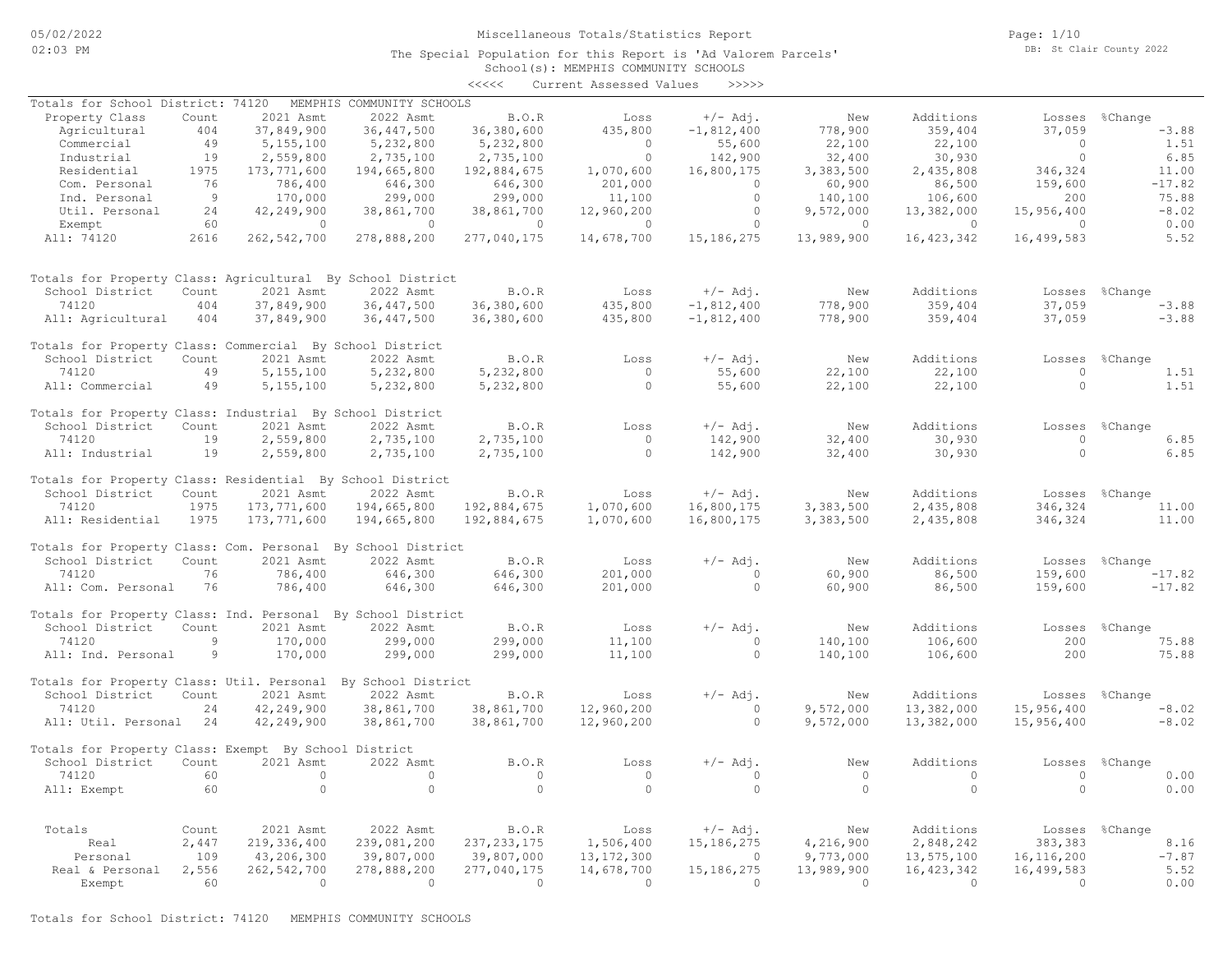#### School(s): MEMPHIS COMMUNITY SCHOOLS The Special Population for this Report is 'Ad Valorem Parcels'

| <<<< | S.E.V., Taxable and Capped Values |  | >>>>>> |
|------|-----------------------------------|--|--------|

|                                                             |              |                           |                             |                           | $5.2.7.7$ candidate and $54.7$ |                             |                             |                             |                           |                             |
|-------------------------------------------------------------|--------------|---------------------------|-----------------------------|---------------------------|--------------------------------|-----------------------------|-----------------------------|-----------------------------|---------------------------|-----------------------------|
| Property Class                                              | Count        | 2021 SEV                  | Fin SEV                     | 2022 SEV                  | 2021 Tax                       | Fin Tax                     | 2022 Tax                    | BOR Tax                     | 2022 Cap                  | 2022 MCAP                   |
| Agricultural                                                | 404          | 37,849,900                | 37,670,500                  | 36,380,600                | 22, 239, 034                   | 22,088,279                  | 23, 205, 286                | 23, 138, 386                | 23, 287, 555              | 23, 287, 555                |
| Commercial                                                  | 49           | 5, 155, 100               | 5,155,100                   | 5,232,800                 | 3,529,405                      | 3,529,405                   | 3,957,591                   | 3,957,591                   | 3,667,954                 | 3,667,954                   |
| Industrial                                                  | 19           | 2,559,800                 | 2,559,800                   | 2,735,100                 | 2,037,698                      | 2,037,698                   | 2,135,864                   | 2,135,864                   | 2,135,864                 | 2,135,864                   |
| Residential                                                 | 1975         | 173,771,600               | 173, 222, 700               | 192,884,675               | 127,406,928                    | 126, 931, 820               | 136,539,376                 | 135,290,276                 | 134,754,924               | 133,624,361                 |
| Com. Personal                                               | 76           | 786,400                   | 734,900                     | 646,300                   | 786,400                        | 734,900                     | 646,300                     | 646,300                     | 646,300                   | 646,300                     |
| Ind. Personal                                               | 9            | 170,000                   | 170,000                     | 299,000                   | 170,000                        | 170,000                     | 299,000                     | 299,000                     | 299,000                   | 299,000                     |
| Util. Personal                                              | 24           | 42,249,900                | 42, 247, 200                | 38,861,700                | 42,249,900                     | 42, 247, 200                | 38,861,700                  | 38,861,700                  | 38,861,700                | 38,861,700                  |
| Exempt                                                      | 60           | $\circ$                   | $\circ$                     | $\circ$                   | $\overline{0}$                 | $\circ$                     | $\circ$                     | $\circ$                     | $\circ$                   | $\Omega$                    |
| All: 74120                                                  | 2616         | 262,542,700               | 261,760,200                 | 277,040,175               | 198, 419, 365                  | 197,739,302                 | 205, 645, 117               | 204, 329, 117               | 203,653,297               | 202, 522, 734               |
| Totals for Property Class: Agricultural By School District  |              |                           |                             |                           |                                |                             |                             |                             |                           |                             |
| School District                                             | Count        | 2021 SEV                  | Fin SEV                     | 2022 SEV                  | 2021 Tax                       | Fin Tax                     | 2022 Tax                    | BOR Tax                     | 2022 Cap                  | 2022 MCAP                   |
| 74120                                                       | 404          | 37,849,900                | 37,670,500                  | 36,380,600                | 22, 239, 034                   | 22,088,279                  | 23, 205, 286                | 23, 138, 386                | 23, 287, 555              | 23, 287, 555                |
| All: Agricultural                                           | 404          | 37,849,900                | 37,670,500                  | 36,380,600                | 22, 239, 034                   | 22,088,279                  | 23, 205, 286                | 23, 138, 386                | 23, 287, 555              | 23, 287, 555                |
| Totals for Property Class: Commercial By School District    |              |                           |                             |                           |                                |                             |                             |                             |                           |                             |
| School District                                             | Count        | 2021 SEV                  | Fin SEV                     | 2022 SEV                  | 2021 Tax                       | Fin Tax                     | 2022 Tax                    | BOR Tax                     | 2022 Cap                  | 2022 MCAP                   |
| 74120                                                       | 49           | 5,155,100                 | 5,155,100                   | 5,232,800                 | 3,529,405                      | 3,529,405                   | 3,957,591                   | 3,957,591                   | 3,667,954                 | 3,667,954                   |
| All: Commercial                                             | 49           | 5, 155, 100               | 5, 155, 100                 | 5,232,800                 | 3,529,405                      | 3,529,405                   | 3,957,591                   | 3,957,591                   | 3,667,954                 | 3,667,954                   |
| Totals for Property Class: Industrial By School District    |              |                           |                             |                           |                                |                             |                             |                             |                           |                             |
| School District                                             | Count        | 2021 SEV                  | Fin SEV                     | 2022 SEV                  | 2021 Tax                       | Fin Tax                     | 2022 Tax                    | BOR Tax                     | 2022 Cap                  | 2022 MCAP                   |
| 74120                                                       | 19           | 2,559,800                 | 2,559,800                   | 2,735,100                 | 2,037,698                      | 2,037,698                   | 2,135,864                   | 2,135,864                   | 2,135,864                 | 2,135,864                   |
| All: Industrial                                             | 19           | 2,559,800                 | 2,559,800                   | 2,735,100                 | 2,037,698                      | 2,037,698                   | 2,135,864                   | 2,135,864                   | 2,135,864                 | 2,135,864                   |
| Totals for Property Class: Residential By School District   |              |                           |                             |                           |                                |                             |                             |                             |                           |                             |
| School District                                             | Count        | 2021 SEV                  | Fin SEV                     | 2022 SEV                  | 2021 Tax                       | Fin Tax                     | 2022 Tax                    | BOR Tax                     | 2022 Cap                  | 2022 MCAP                   |
| 74120                                                       | 1975         | 173,771,600               | 173, 222, 700               | 192,884,675               | 127,406,928                    | 126, 931, 820               | 136, 539, 376               | 135, 290, 276               | 134,754,924               | 133,624,361                 |
| All: Residential                                            | 1975         | 173,771,600               | 173, 222, 700               | 192,884,675               | 127,406,928                    | 126,931,820                 | 136, 539, 376               | 135,290,276                 | 134,754,924               | 133,624,361                 |
| Totals for Property Class: Com. Personal By School District |              |                           |                             |                           |                                |                             |                             |                             |                           |                             |
| School District                                             | Count        | 2021 SEV                  | Fin SEV                     | 2022 SEV                  | 2021 Tax                       | Fin Tax                     | 2022 Tax                    | BOR Tax                     | 2022 Cap                  | 2022 MCAP                   |
| 74120                                                       | 76           | 786,400                   | 734,900                     | 646,300                   | 786,400                        | 734,900                     | 646,300                     | 646,300                     | 646,300                   | 646,300                     |
| All: Com. Personal                                          | 76           | 786,400                   | 734,900                     | 646,300                   | 786,400                        | 734,900                     | 646,300                     | 646,300                     | 646,300                   | 646,300                     |
| Totals for Property Class: Ind. Personal By School District |              |                           |                             |                           |                                |                             |                             |                             |                           |                             |
| School District                                             | Count        | 2021 SEV                  | Fin SEV                     | 2022 SEV                  | 2021 Tax                       | Fin Tax                     | 2022 Tax                    | BOR Tax                     | 2022 Cap                  | 2022 MCAP                   |
| 74120                                                       | 9            | 170,000                   | 170,000                     | 299,000                   | 170,000                        | 170,000                     | 299,000                     | 299,000                     | 299,000                   | 299,000                     |
| All: Ind. Personal                                          | 9            | 170,000                   | 170,000                     | 299,000                   | 170,000                        | 170,000                     | 299,000                     | 299,000                     | 299,000                   | 299,000                     |
| Totals for Property Class: Util. Personal                   |              |                           | By School District          |                           |                                |                             |                             |                             |                           |                             |
| School District                                             | Count        | 2021 SEV                  | Fin SEV                     | 2022 SEV                  | 2021 Tax                       | Fin Tax                     | 2022 Tax                    | BOR Tax                     | 2022 Cap                  | 2022 MCAP                   |
| 74120                                                       | 24           | 42,249,900                | 42, 247, 200                | 38,861,700                | 42,249,900                     | 42, 247, 200                | 38,861,700                  | 38,861,700                  | 38,861,700                | 38,861,700                  |
| All: Util. Personal 24                                      |              | 42,249,900                | 42, 247, 200                | 38,861,700                | 42,249,900                     | 42, 247, 200                | 38,861,700                  | 38,861,700                  | 38,861,700                | 38,861,700                  |
| Totals for Property Class: Exempt By School District        |              |                           |                             |                           |                                |                             |                             |                             |                           |                             |
| School District                                             | Count        | 2021 SEV                  | Fin SEV                     | 2022 SEV                  | 2021 Tax                       | Fin Tax                     | 2022 Tax                    | BOR Tax                     | 2022 Cap                  | 2022 MCAP                   |
| 74120                                                       | 60           | $\circ$                   | $\Omega$                    | $\circ$                   | $\circ$                        | $\circ$                     | $\circ$                     | $\circ$                     | $\Omega$                  | $\Omega$                    |
| All: Exempt                                                 | 60           | $\circ$                   | $\circ$                     | $\circ$                   | $\circ$                        | $\circ$                     | $\circ$                     | $\circ$                     | $\circ$                   | $\circ$                     |
|                                                             |              |                           |                             |                           |                                |                             |                             |                             |                           |                             |
| Totals                                                      | Count        | 2021 SEV                  | Fin SEV                     | 2022 SEV                  | 2021 Tax                       | Fin Tax                     | 2022 Tax                    | BOR Tax                     | 2022 Cap                  | 2022 MCAP                   |
| Real                                                        | 2,447<br>109 | 219,336,400               | 218,608,100                 | 237, 233, 175             | 155, 213, 065                  | 154,587,202<br>43, 152, 100 | 165,838,117                 | 164, 522, 117               | 163,846,297               | 162, 715, 734               |
| Personal<br>Real & Personal                                 | 2,556        | 43,206,300<br>262,542,700 | 43, 152, 100<br>261,760,200 | 39,807,000<br>277,040,175 | 43,206,300<br>198,419,365      | 197,739,302                 | 39,807,000<br>205, 645, 117 | 39,807,000<br>204, 329, 117 | 39,807,000<br>203,653,297 | 39,807,000<br>202, 522, 734 |
| Exempt                                                      | 60           | $\overline{0}$            | $\overline{0}$              | $\circ$                   | $\overline{0}$                 | $\circ$                     | $\circ$                     | $\overline{0}$              | $\overline{0}$            | $\bigcap$                   |
|                                                             |              |                           |                             |                           |                                |                             |                             |                             |                           |                             |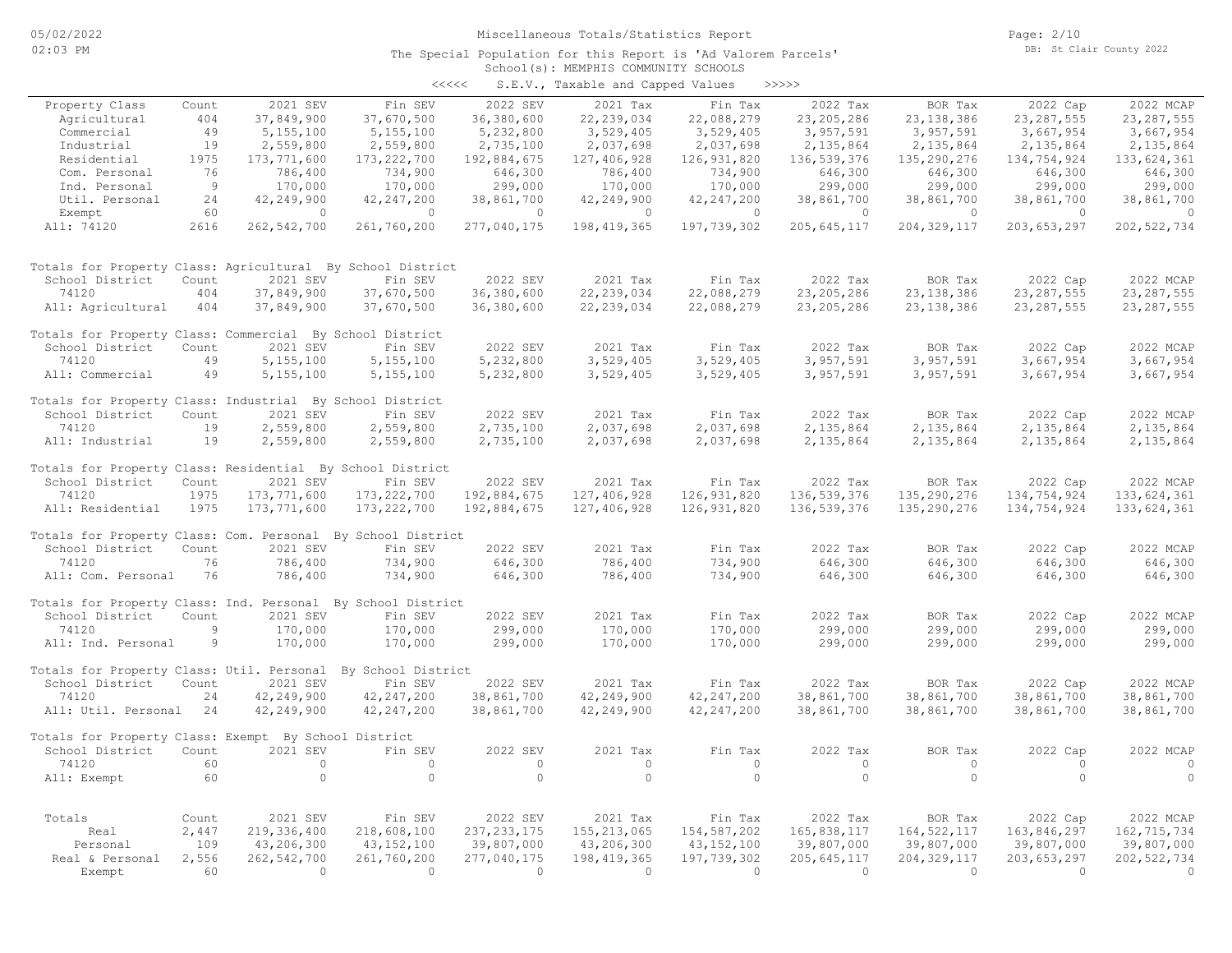## Miscellaneous Totals/Statistics Report

The Special Population for this Report is 'Ad Valorem Parcels'

Page: 3/10 DB: St Clair County 2022

#### School(s): MEMPHIS COMMUNITY SCHOOLS <<<<< PRE/MBT Percentage Times S.E.V. >>>>>

| Totals for School District: 74120                            |                |                | MEMPHIS COMMUNITY SCHOOLS |                |                |                |                |                |                |
|--------------------------------------------------------------|----------------|----------------|---------------------------|----------------|----------------|----------------|----------------|----------------|----------------|
| Property Class                                               | Count          | 2021 ORIG      | 2021 ORIG                 | Final PRE      | Final          | W/O Winter     | W/O Winter     | 2022 ORIG      | 2022 ORIG      |
|                                                              |                | PRE            | Non-PRE                   |                | Non-PRE        | <b>PRE</b>     | Non-PRE        | <b>PRE</b>     | Non-PRE        |
| Agricultural                                                 | 392            | 36, 323, 331   | 1,526,569                 | 36, 199, 911   | 1,470,589      | 36, 199, 911   | 1,470,589      | 34,899,705     | 1,480,895      |
| Commercial                                                   | $5^{\circ}$    | 304,380        | 4,850,720                 | 304,380        | 4,850,720      | 304,380        | 4,850,720      | 323,460        | 4,909,340      |
| Industrial                                                   | $\overline{0}$ | $\bigcirc$     | 2,559,800                 | $\bigcirc$     | 2,559,800      | $\overline{0}$ | 2,559,800      | $\bigcirc$     | 2,735,100      |
| Residential                                                  | 1669           | 159, 155, 244  | 14,616,356                | 159,267,444    | 13,955,256     | 159,267,444    | 13,955,256     | 177,029,454    | 15,855,221     |
| Com. Personal                                                | 76             | 786,400        | $\circ$                   | 734,900        | $\overline{0}$ | 734,900        | $\overline{0}$ | 646,300        | $\overline{0}$ |
| Ind. Personal                                                | 9              | 170,000        | $\overline{0}$            | 170,000        | $\overline{0}$ | 170,000        | $\overline{0}$ | 299,000        | $\overline{0}$ |
|                                                              | $\overline{0}$ | $\overline{0}$ | 42,249,900                | $\overline{0}$ | 42, 247, 200   | $\overline{0}$ | 42, 247, 200   | $\overline{0}$ | 38,861,700     |
| Util. Personal                                               |                | $\circ$        |                           | $\circ$        |                | $\circ$        |                | $\circ$        | $\overline{0}$ |
| Exempt                                                       | 13             |                | $\overline{0}$            |                | $\overline{0}$ |                | $\overline{0}$ |                |                |
| All: 74120                                                   | 2,164          | 196,739,355    | 65,803,345                | 196,676,635    | 65,083,565     | 196,676,635    | 65,083,565     | 213,197,919    | 63,842,256     |
| Totals for Property Class: Agricultural By School District   |                |                |                           |                |                |                |                |                |                |
| School District                                              | Count          | 2021 ORIG      | 2021 ORIG                 | Final PRE      | Final          | W/O Winter     | W/O Winter     | 2022 ORIG      | 2022 ORIG      |
|                                                              |                | PRE            | Non-PRE                   |                | Non-PRE        | PRE            | Non-PRE        | PRE            | Non-PRE        |
| 74120                                                        | 392            | 36, 323, 331   | 1,526,569                 | 36, 199, 911   | 1,470,589      | 36, 199, 911   | 1,470,589      | 34,899,705     | 1,480,895      |
| All: Agricultural                                            | 392            | 36, 323, 331   | 1,526,569                 | 36,199,911     | 1,470,589      | 36, 199, 911   | 1,470,589      | 34,899,705     | 1,480,895      |
| Totals for Property Class: Commercial By School District     |                |                |                           |                |                |                |                |                |                |
| School District                                              | Count          | 2021 ORIG      | 2021 ORIG                 | Final PRE      | Final          | W/O Winter     | W/O Winter     | 2022 ORIG      | 2022 ORIG      |
|                                                              |                | PRE            | Non-PRE                   |                | Non-PRE        | PRE            | Non-PRE        | PRE            | Non-PRE        |
| 74120                                                        | 5              | 304,380        | 4,850,720                 | 304,380        | 4,850,720      | 304,380        | 4,850,720      | 323,460        | 4,909,340      |
| All: Commercial                                              | $5^{\circ}$    | 304,380        | 4,850,720                 | 304,380        | 4,850,720      | 304,380        | 4,850,720      | 323,460        | 4,909,340      |
|                                                              |                |                |                           |                |                |                |                |                |                |
| Totals for Property Class: Industrial By School District     |                |                |                           |                |                |                |                |                |                |
| School District                                              | Count          | 2021 ORIG      | 2021 ORIG                 | Final PRE      | Final          | W/O Winter     | W/O Winter     | 2022 ORIG      | 2022 ORIG      |
|                                                              |                | PRE            | Non-PRE                   |                | Non-PRE        | PRE            | Non-PRE        | PRE            | Non-PRE        |
| 74120                                                        | $\circ$        | $\circ$        | 2,559,800                 | $\circ$        | 2,559,800      | $\overline{0}$ | 2,559,800      | $\overline{0}$ | 2,735,100      |
| All: Industrial                                              | $\circ$        | $\circ$        | 2,559,800                 | $\overline{0}$ | 2,559,800      | $\Omega$       | 2,559,800      | $\Omega$       | 2,735,100      |
|                                                              |                |                |                           |                |                |                |                |                |                |
| Totals for Property Class: Residential By School District    |                |                |                           |                |                |                |                |                |                |
| School District                                              | Count          | 2021 ORIG      | 2021 ORIG                 | Final PRE      | Final          | W/O Winter     | W/O Winter     | 2022 ORIG      | 2022 ORIG      |
|                                                              |                | PRE            | Non-PRE                   |                | Non-PRE        | PRE            | Non-PRE        | PRE            | Non-PRE        |
| 74120                                                        | 1669           | 159, 155, 244  | 14,616,356                | 159,267,444    | 13,955,256     | 159,267,444    | 13,955,256     | 177,029,454    | 15,855,221     |
| All: Residential                                             | 1669           | 159, 155, 244  | 14,616,356                | 159,267,444    | 13,955,256     | 159,267,444    | 13,955,256     | 177,029,454    | 15,855,221     |
|                                                              |                |                |                           |                |                |                |                |                |                |
| Totals for Property Class: Com. Personal By School District  |                |                |                           |                |                |                |                |                |                |
| School District                                              | Count          | 2021 ORIG      | 2021 ORIG                 | Final PRE      | Final          | W/O Winter     | W/O Winter     | 2022 ORIG      | 2022 ORIG      |
|                                                              |                | PRE            | Non-PRE                   |                | Non-PRE        | PRE            | Non-PRE        | PRE            | Non-PRE        |
| 74120                                                        | 76             | 786,400        | $\circ$                   | 734,900        | $\sim$ 0       | 734,900        | $\overline{0}$ | 646,300        | $\sim$ 0       |
| All: Com. Personal 76                                        |                | 786,400        | $\circ$                   | 734,900        | $\overline{0}$ | 734,900        | $\circ$        | 646,300        | $\overline{0}$ |
|                                                              |                |                |                           |                |                |                |                |                |                |
| Totals for Property Class: Ind. Personal By School District  |                |                |                           |                |                |                |                |                |                |
| School District                                              | Count          | 2021 ORIG      | 2021 ORIG                 | Final PRE      | Final          | W/O Winter     | W/O Winter     | 2022 ORIG      | 2022 ORIG      |
|                                                              |                | PRE            | Non-PRE                   |                | Non-PRE        | PRE            | Non-PRE        | PRE            | Non-PRE        |
| 74120                                                        | 9              | 170,000        | $\Omega$                  | 170,000        | $\overline{0}$ | 170,000        | $\Omega$       | 299,000        | $\circ$        |
| All: Ind. Personal                                           | 9              | 170,000        | $\circ$                   | 170,000        | $\overline{0}$ | 170,000        | $\circ$        | 299,000        | $\Omega$       |
|                                                              |                |                |                           |                |                |                |                |                |                |
| Totals for Property Class: Util. Personal By School District |                |                |                           |                |                |                |                |                |                |
| School District Count 2021 ORIG 2021 ORIG Final PRE          |                |                |                           |                | Final          | W/O Winter     | W/O Winter     | 2022 ORIG      | 2022 ORIG      |
|                                                              |                | PRE            | Non-PRE                   |                | Non-PRE        | PRE            | Non-PRE        | PRE            | Non-PRE        |
| 74120                                                        | 0              | $\circ$        | 42,249,900                | $\circ$        | 42, 247, 200   | $\circ$        | 42, 247, 200   | $\circ$        | 38,861,700     |
| All: Util. Personal                                          | $\circ$        | $\circ$        | 42,249,900                | $\circ$        | 42, 247, 200   | $\circ$        | 42, 247, 200   | $\circ$        | 38,861,700     |
|                                                              |                |                |                           |                |                |                |                |                |                |
| Totals for Property Class: Exempt By School District         |                |                |                           |                |                |                |                |                |                |
| School District                                              | Count          | 2021 ORIG      | 2021 ORIG                 | Final PRE      | Final          | W/O Winter     | W/O Winter     | 2022 ORIG      | 2022 ORIG      |
|                                                              |                | PRE            | Non-PRE                   |                | Non-PRE        | PRE            | Non-PRE        | PRE            | Non-PRE        |
| 74120                                                        | 13             | $\circ$        | 0                         | $\circ$        | 0              | $\circ$        | 0              | $\circ$        | 0              |
| All: Exempt                                                  | 13             | $\circ$        | $\circ$                   | $\circ$        | $\circ$        | $\circ$        | $\circ$        | $\circ$        | $\circ$        |
|                                                              |                |                |                           |                |                |                |                |                |                |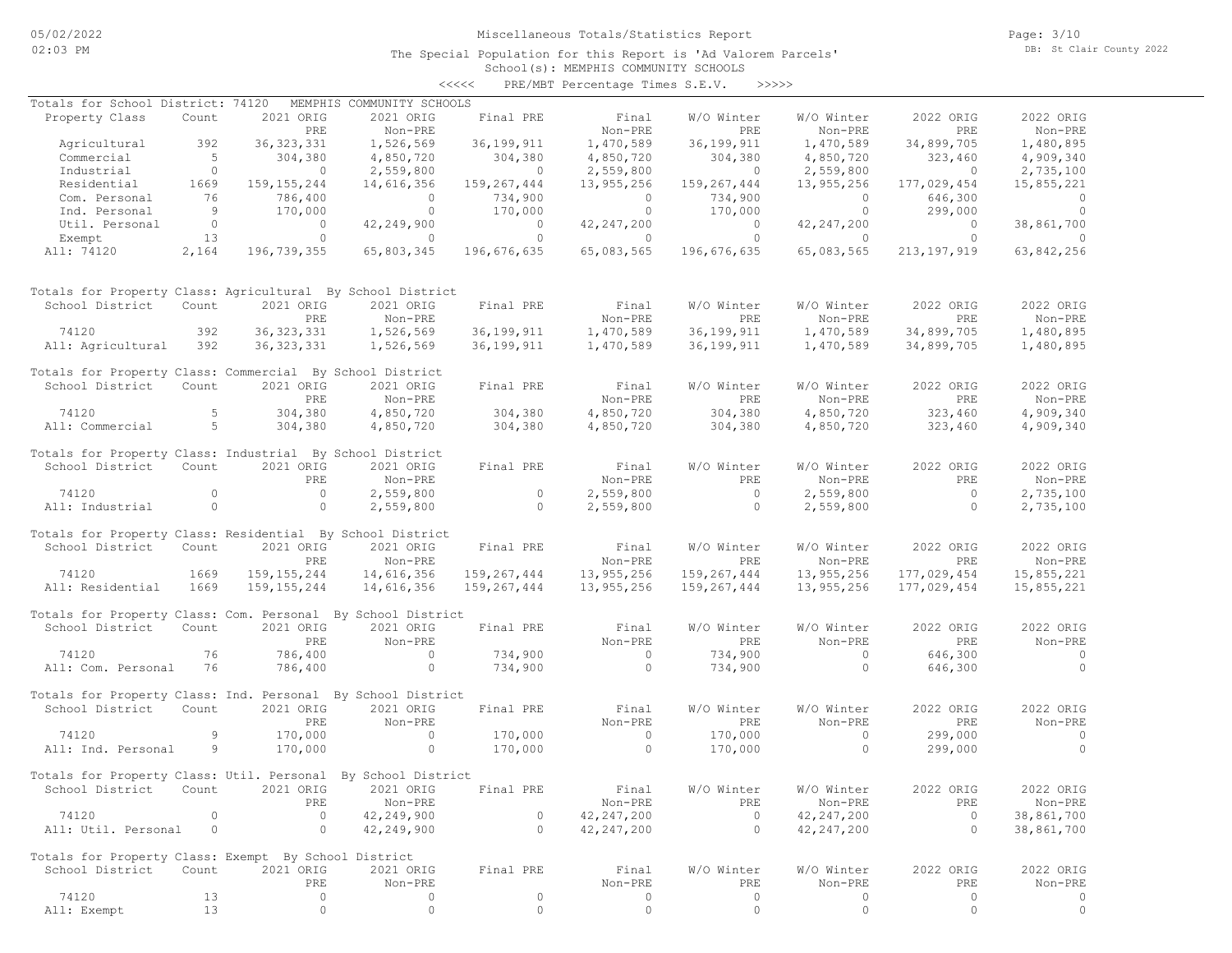05/02/2022 02:03 PM

Miscellaneous Totals/Statistics Report

The Special Population for this Report is 'Ad Valorem Parcels'

Page: 4/10 DB: St Clair County 2022

School(s): MEMPHIS COMMUNITY SCHOOLS

<<<<< PRE/MBT Percentage Times S.E.V. >>>>>

| Totals             | Count | 2021 ORIG   | 2021 ORIG  | Final PRE   | Final      | W/O Winter  | W/O Winter   | 2022 ORIG   | 2022 ORIG  |
|--------------------|-------|-------------|------------|-------------|------------|-------------|--------------|-------------|------------|
|                    |       | PRE         | Non-PRE    |             | Non-PRE    | PRE         | Non-PRE      | PRE         | Non-PRE    |
| Real               | 2,066 | 195,782,955 | 23,553,445 | 195,771,735 | 22,836,365 | 195,771,735 | 22,836,365   | 212,252,619 | 24,980,556 |
| Personal           | 85    | 956,400     | 42,249,900 | 904,900     | 42,247,200 | 904,900     | 42, 247, 200 | 945,300     | 38,861,700 |
| Personal<br>Real & | 2,151 | 196,739,355 | 65,803,345 | 196,676,635 | 65,083,565 | 196,676,635 | 65,083,565   | 213,197,919 | 63,842,256 |
| Exempt             |       |             |            |             |            |             |              |             |            |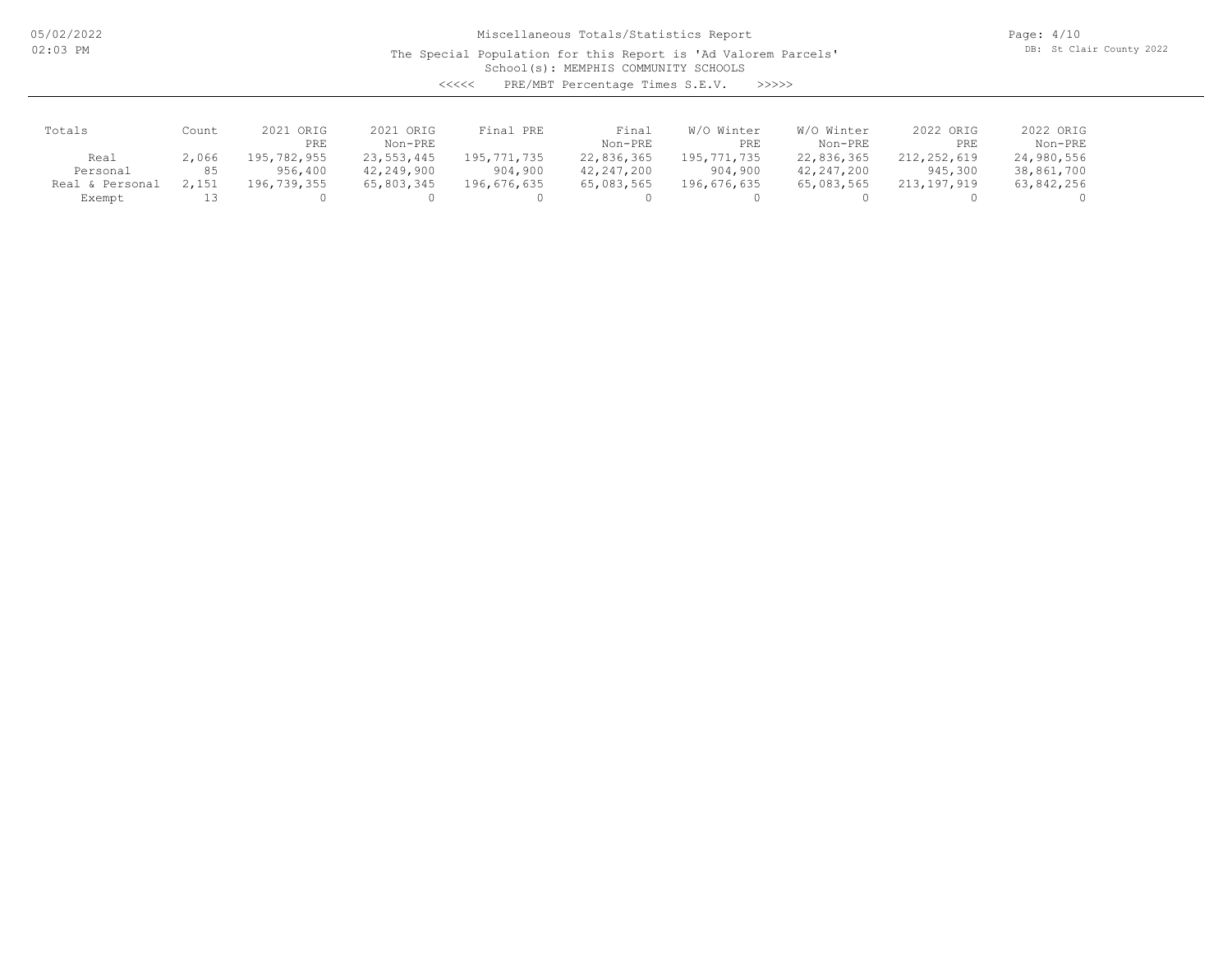# Miscellaneous Totals/Statistics Report

Page: 5/10 DB: St Clair County 2022

<<<<< PRE/MBT Percentage Times Taxable >>>>>

| Totals for School District: 74120                            |                |                                       | MEMPHIS COMMUNITY SCHOOLS            |                                       |                                      |                  |                   |                |                                                               |
|--------------------------------------------------------------|----------------|---------------------------------------|--------------------------------------|---------------------------------------|--------------------------------------|------------------|-------------------|----------------|---------------------------------------------------------------|
| Property Class                                               | Count          | 2021 ORIG                             | 2021 ORIG                            | Final PRE                             | <b>Example 1</b> Final               | W/O Winter       | W/O Winter        | 2022 ORIG      | 2022 ORIG                                                     |
|                                                              |                | PRE                                   | $Non-PRE$                            |                                       | Non-PRE                              | PRE              | Non-PRE           | PRE            | Non-PRE                                                       |
| Agricultural 392                                             |                | 21, 331, 112                          | 907,922                              | 21, 229, 364                          | 858,915                              | 21, 229, 364     | 858,915           | 22, 139, 211   | 999,175                                                       |
| Commercial                                                   | $\overline{5}$ | 222,709                               | 3,306,696                            | 222,709                               | 3,306,696                            | 222,709          | 3,306,696         | 229,902        | 3,727,689                                                     |
| Industrial                                                   | $\overline{0}$ | $\sim$ 0                              | 2,037,698                            |                                       | 2,037,698                            |                  | 2,037,698         |                | 2,135,864                                                     |
| Residential                                                  | 1669           | 116,060,786                           | 11,346,142                           | 116,252,271                           | 10,679,549                           | 116,252,271      | 10,679,549        | 123,563,500    | 11,726,776                                                    |
| Com. Personal                                                | 76             | 786,400                               | $\begin{matrix} 0 \\ 0 \end{matrix}$ | $734,900$<br>170,000                  | $\begin{matrix} 0 \\ 0 \end{matrix}$ | 734,900          | $\overline{0}$    | 646,300        | $\overline{0}$                                                |
| Ind. Personal                                                | $\overline{9}$ | 170,000                               |                                      |                                       |                                      | 170,000          | $\circ$           | 299,000        | $\sim$ 0                                                      |
| Util. Personal                                               | $\overline{0}$ | $\begin{array}{c} 0 \\ 0 \end{array}$ | 42,249,900                           | $\begin{array}{c} 0 \\ 0 \end{array}$ | 42, 247, 200                         | $\overline{a}$   | 42, 247, 200      | $\overline{a}$ | 38,861,700                                                    |
| Exempt                                                       | 13             | $\overline{0}$                        | $\sim$ 0 $\sim$ 0 $\sim$ 0 $\sim$    | $\overline{0}$                        | $\sim$ 0 $\sim$ 0 $\sim$             |                  |                   | $\overline{0}$ | $\sim$ 000 $\sim$ 000 $\sim$ 000 $\sim$ 000 $\sim$ 000 $\sim$ |
| All: 74120                                                   | 2164           | 138,571,007                           | 59,848,358                           | 138,609,244                           | 59,130,058                           | 138,609,244      | 59,130,058        | 146,877,913    | 57, 451, 204                                                  |
|                                                              |                |                                       |                                      |                                       |                                      |                  |                   |                |                                                               |
| Totals for Property Class: Agricultural By School District   |                |                                       |                                      |                                       |                                      |                  |                   |                |                                                               |
| School District                                              | Count          | 2021 ORIG                             | 2021 ORIG                            | Final PRE                             | Final                                | W/O Winter       | W/O Winter        | 2022 ORIG      | 2022 ORIG                                                     |
|                                                              |                | PRE                                   | Non-PRE                              |                                       | Non-PRE                              | PRE              | Non-PRE           | PRE            | Non-PRE                                                       |
| 74120                                                        | 392            | 21, 331, 112                          | 907,922                              | 21, 229, 364                          | 858,915                              | 21, 229, 364     | 858,915           | 22, 139, 211   | 999,175                                                       |
| All: Agricultural 392                                        |                | 21, 331, 112                          | 907, 922                             | 21,229,364                            | 858,915                              | 21, 229, 364     | 858,915           | 22, 139, 211   | 999,175                                                       |
|                                                              |                |                                       |                                      |                                       |                                      |                  |                   |                |                                                               |
| Totals for Property Class: Commercial By School District     |                |                                       |                                      |                                       |                                      |                  |                   |                |                                                               |
| School District Count                                        |                | 2021 ORIG                             | 2021 ORIG                            | Final PRE                             | Final                                | W/O Winter       | W/O Winter        | 2022 ORIG      | 2022 ORIG                                                     |
|                                                              |                | PRE                                   | Non-PRE                              |                                       | Non-PRE                              | PRE              | Non-PRE           | PRE            | Non-PRE                                                       |
| 74120                                                        | 5 <sub>5</sub> | 222,709                               | 3,306,696                            | 222,709                               | 3,306,696                            |                  | 222,709 3,306,696 | 229,902        | 3,727,689                                                     |
| All: Commercial 5                                            |                | 222,709                               | 3,306,696                            | 222,709                               | 3,306,696                            | 222,709          | 3,306,696         | 229,902        | 3,727,689                                                     |
|                                                              |                |                                       |                                      |                                       |                                      |                  |                   |                |                                                               |
| Totals for Property Class: Industrial By School District     |                |                                       |                                      |                                       |                                      |                  |                   |                |                                                               |
| School District                                              | Count          | 2021 ORIG                             | 2021 ORIG                            | Final PRE                             | Final                                | W/O Winter       | W/O Winter        | 2022 ORIG      | 2022 ORIG                                                     |
|                                                              |                | PRE                                   | Non-PRE                              |                                       | Non-PRE                              | <b>PRE</b>       | Non-PRE           | PRE            | Non-PRE                                                       |
| 74120                                                        | $\circ$        | $\overline{0}$                        | 2,037,698                            |                                       | 2,037,698                            | $\overline{0}$   | 2,037,698         | $\overline{0}$ | 2,135,864                                                     |
| All: Industrial                                              | $\overline{0}$ | $\overline{0}$                        | 2,037,698                            | $\begin{array}{c} 0 \\ 0 \end{array}$ | 2,037,698                            | $\overline{0}$   | 2,037,698         | $\overline{0}$ | 2,135,864                                                     |
|                                                              |                |                                       |                                      |                                       |                                      |                  |                   |                |                                                               |
| Totals for Property Class: Residential By School District    |                |                                       |                                      |                                       |                                      |                  |                   |                |                                                               |
| School District Count                                        |                | 2021 ORIG                             | 2021 ORIG                            | Final PRE                             | Final                                | W/O Winter       | W/O Winter        | 2022 ORIG      | 2022 ORIG                                                     |
|                                                              |                | PRE                                   | Non-PRE                              |                                       | Non-PRE                              | PRE              | Non-PRE           | PRE            | Non-PRE                                                       |
| 74120                                                        | 1669           | 116,060,786                           | 11,346,142                           | 116,252,271                           | 10,679,549                           | 116,252,271      | 10,679,549        | 123,563,500    | 11,726,776                                                    |
| All: Residential 1669                                        |                | 116,060,786                           | 11,346,142                           | 116,252,271                           | 10,679,549                           | 116,252,271      | 10,679,549        | 123,563,500    | 11,726,776                                                    |
|                                                              |                |                                       |                                      |                                       |                                      |                  |                   |                |                                                               |
| Totals for Property Class: Com. Personal By School District  |                |                                       |                                      |                                       |                                      |                  |                   |                |                                                               |
| School District Count                                        |                | 2021 ORIG                             | 2021 ORIG                            | Final PRE                             | Final                                | W/O Winter       | W/O Winter        | 2022 ORIG      | 2022 ORIG                                                     |
|                                                              |                | PRE                                   | Non-PRE                              |                                       | Non-PRE                              | PRE              | Non-PRE           | PRE            | Non-PRE                                                       |
| 74120<br>76                                                  |                | 786,400                               | $\overline{0}$                       | 734,900                               | $\overline{0}$                       | 734,900          | $\overline{0}$    | 646,300        | $\begin{array}{c} 0 \\ 0 \end{array}$                         |
| All: Com. Personal 76                                        |                | 786,400                               | $\overline{0}$                       | 734,900                               | $\overline{0}$                       | 734,900          | $\circ$           | 646,300        | $\overline{0}$                                                |
|                                                              |                |                                       |                                      |                                       |                                      |                  |                   |                |                                                               |
| Totals for Property Class: Ind. Personal By School District  |                |                                       |                                      |                                       |                                      |                  |                   |                |                                                               |
| School District                                              | Count          | 2021 ORIG                             | 2021 ORIG                            | Final PRE                             | Final                                | W/O Winter       | W/O Winter        | 2022 ORIG      | 2022 ORIG                                                     |
|                                                              |                | PRE                                   | Non-PRE                              |                                       | Non-PRE                              | PRE              | Non-PRE           | PRE            | Non-PRE                                                       |
| 74120                                                        | 9              | 170,000                               | $\sim$ 0                             |                                       |                                      | 170,000          | $\circ$           | 299,000        | $\sim$ 0                                                      |
| All: Ind. Personal                                           | 9 <sup>1</sup> | 170,000                               | $\circ$                              | 170,000<br>170,000                    | $\begin{matrix} 0 \\ 0 \end{matrix}$ | 170,000          | $\circ$           | 299,000        | $\Omega$                                                      |
|                                                              |                |                                       |                                      |                                       |                                      |                  |                   |                |                                                               |
| Totals for Property Class: Util. Personal By School District |                |                                       |                                      |                                       |                                      |                  |                   |                |                                                               |
| School District Count 2021 ORIG 2021 ORIG Final PRE          |                |                                       |                                      |                                       |                                      | Final W/O Winter | W/O Winter        | 2022 ORIG      | 2022 ORIG                                                     |
|                                                              |                | PRE                                   | Non-PRE                              |                                       | Non-PRE                              | PRE              | Non-PRE           | PRE            | Non-PRE                                                       |
|                                                              | $\circ$        |                                       |                                      |                                       |                                      | $\circ$          |                   | $\circ$        | 38,861,700                                                    |
| 74120                                                        |                | $\circ$                               | 42,249,900                           | 0                                     | 42, 247, 200                         |                  | 42, 247, 200      |                |                                                               |
| All: Util. Personal                                          | 0              | $\circ$                               | 42,249,900                           | $\circ$                               | 42, 247, 200                         | $\circ$          | 42, 247, 200      | $\circ$        | 38,861,700                                                    |
| Totals for Property Class: Exempt By School District         |                |                                       |                                      |                                       |                                      |                  |                   |                |                                                               |
| School District                                              | Count          | 2021 ORIG                             | 2021 ORIG                            | Final PRE                             | Final                                | W/O Winter       | W/O Winter        | 2022 ORIG      | 2022 ORIG                                                     |
|                                                              |                |                                       |                                      |                                       | Non-PRE                              |                  |                   |                |                                                               |
|                                                              |                | PRE                                   | Non-PRE                              |                                       |                                      | PRE              | Non-PRE           | PRE            | Non-PRE                                                       |
| 74120                                                        | 13             | 0                                     | 0                                    | $\circ$                               | 0                                    | $\mathbf{0}$     | 0                 | $\circ$        | 0                                                             |
| All: Exempt                                                  | 13             | $\circ$                               | $\circ$                              | $\circ$                               | $\circ$                              | $\circ$          | $\circ$           | $\circ$        | $\circ$                                                       |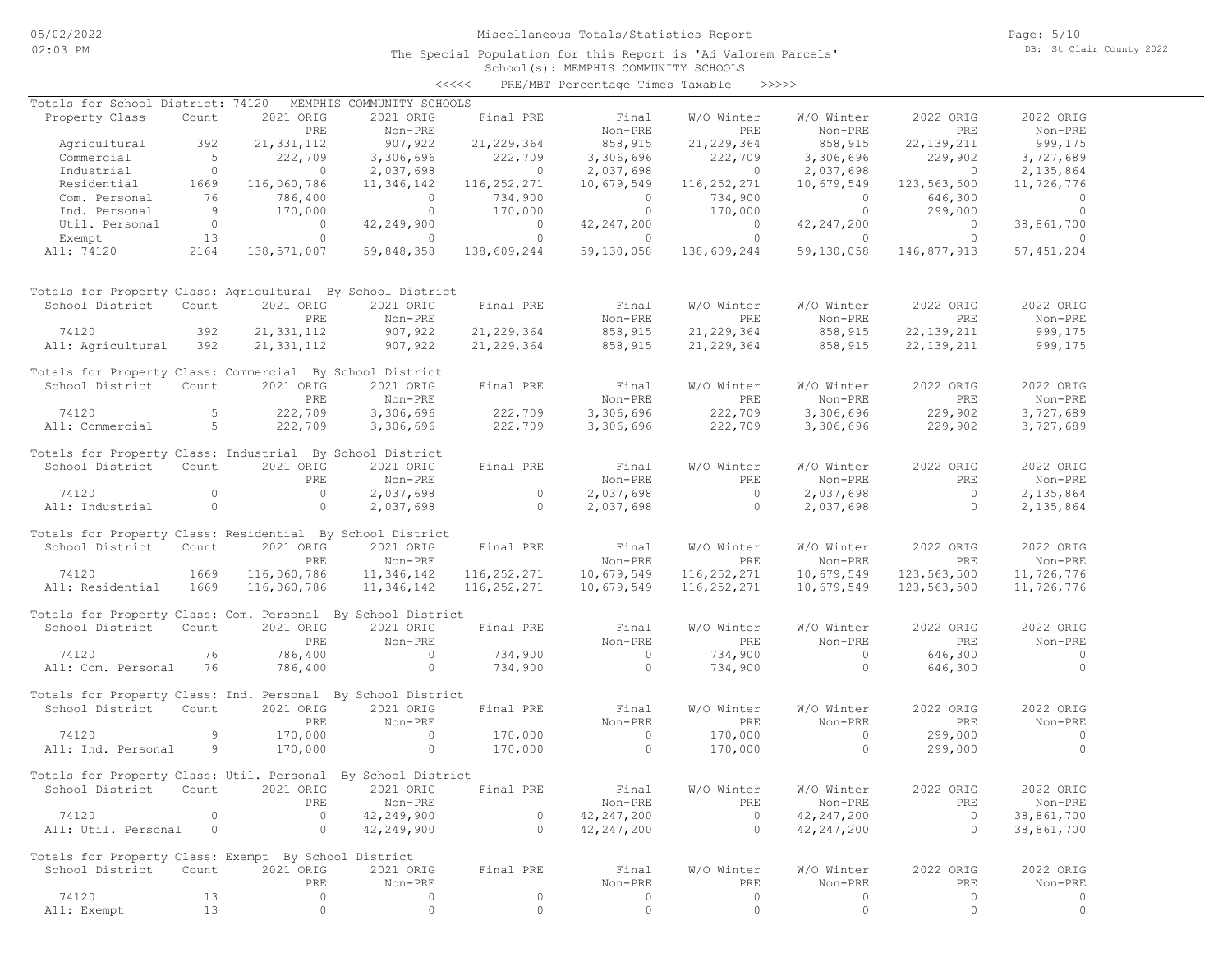05/02/2022 02:03 PM

# Miscellaneous Totals/Statistics Report

The Special Population for this Report is 'Ad Valorem Parcels'

Page: 6/10 DB: St Clair County 2022

School(s): MEMPHIS COMMUNITY SCHOOLS

| くくくくく | PRE/MBT Percentage Times Taxable |  |  | >>>>> |
|-------|----------------------------------|--|--|-------|
|-------|----------------------------------|--|--|-------|

| Totals             | Count | 2021 ORIG   | 2021 ORIG  | Final PRE   | Final      | W/O Winter  | W/O Winter   | 2022 ORIG   | 2022 ORIG  |
|--------------------|-------|-------------|------------|-------------|------------|-------------|--------------|-------------|------------|
|                    |       | PRE         | Non-PRE    |             | Non-PRE    | PRE         | Non-PRE      | PRE         | Non-PRE    |
| Real               | 2,066 | 137,614,607 | 17,598,458 | 137,704,344 | 16,882,858 | 137,704,344 | 16,882,858   | 145,932,613 | 18,589,504 |
| Personal           | 85    | 956,400     | 42,249,900 | 904,900     | 42,247,200 | 904,900     | 42, 247, 200 | 945,300     | 38,861,700 |
| Personal<br>Real & | 2,151 | 138,571,007 | 59,848,358 | 138,609,244 | 59,130,058 | 138,609,244 | 59,130,058   | 146,877,913 | 57,451,204 |
| Exempt             |       |             |            |             |            |             |              |             |            |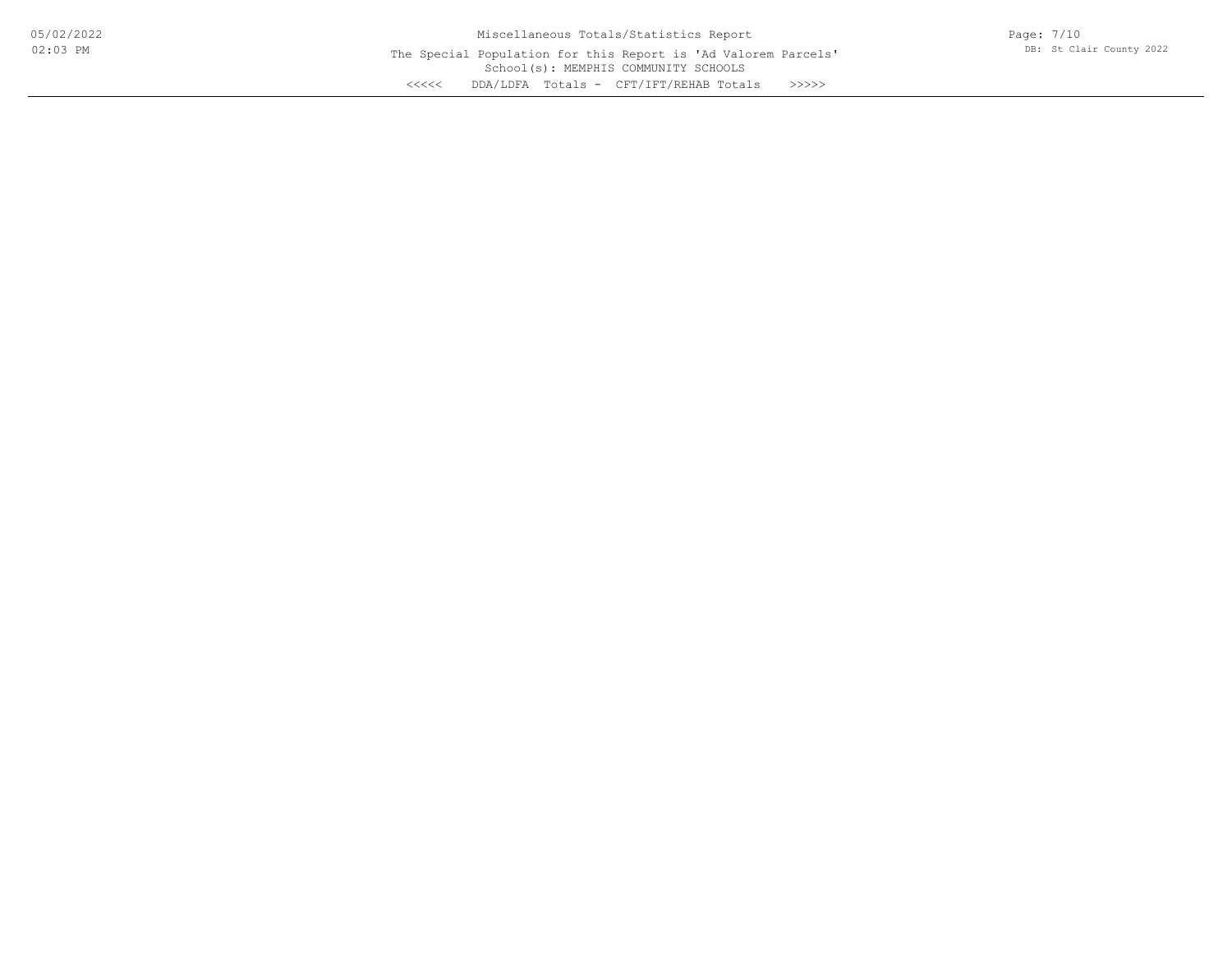#### School(s): MEMPHIS COMMUNITY SCHOOLS The Special Population for this Report is 'Ad Valorem Parcels'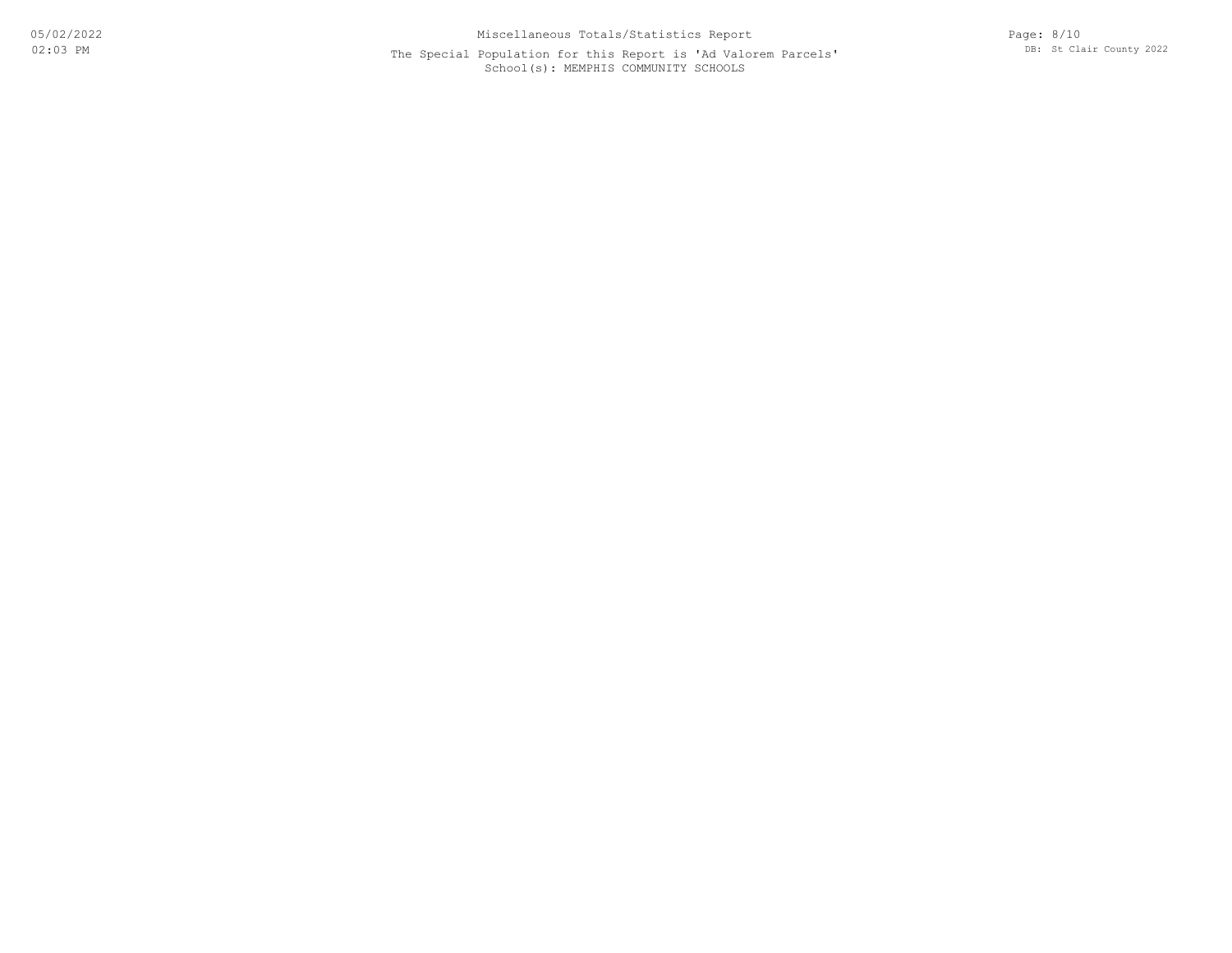<<<<< Top 20 Statistics >>>>>

| ***** Top 20 S.E.V.s *****                                                                                                                                                                                                                 |                  |                         |                                                                                                                                                                                                                                                |  |  |                                                     |                                                                                                                                  |
|--------------------------------------------------------------------------------------------------------------------------------------------------------------------------------------------------------------------------------------------|------------------|-------------------------|------------------------------------------------------------------------------------------------------------------------------------------------------------------------------------------------------------------------------------------------|--|--|-----------------------------------------------------|----------------------------------------------------------------------------------------------------------------------------------|
| 31-999-0101-000                                                                                                                                                                                                                            |                  |                         |                                                                                                                                                                                                                                                |  |  |                                                     | \$17,140,300                                                                                                                     |
| 16-999-0008-250                                                                                                                                                                                                                            |                  |                         | ITC HOLDINGS TRANSMISSION<br>BLUE WATER GAS HOLDINGS,LLC<br>BLUE WATER GAS HOLDINGS, LLC C/O WEC                                                                                                                                               |  |  | \$                                                  | 8,429,000                                                                                                                        |
| 31-999-0007-000                                                                                                                                                                                                                            |                  |                         | DTE ELECTRIC COMPANY                                                                                                                                                                                                                           |  |  | \$                                                  | 3,586,700                                                                                                                        |
| 16-999-0081-000                                                                                                                                                                                                                            |                  |                         | BLUE WATER GAS STORAGE                                                                                                                                                                                                                         |  |  | \$                                                  | 3,199,700                                                                                                                        |
| 31-999-0205-001                                                                                                                                                                                                                            |                  |                         | BLUEWATER NATURAL GAS HOLDINGS, LLC                                                                                                                                                                                                            |  |  | \$                                                  | 2,141,400                                                                                                                        |
| 29-999-0004-000                                                                                                                                                                                                                            |                  |                         | DETROIT EDISON COMPANY                                                                                                                                                                                                                         |  |  | \$                                                  | 1,729,200                                                                                                                        |
| 31-999-0028-000                                                                                                                                                                                                                            | SEMCO ENERGY INC |                         |                                                                                                                                                                                                                                                |  |  | \$                                                  | 932,200                                                                                                                          |
| 29-021-4001-001                                                                                                                                                                                                                            | RUSHING DAVID JR |                         |                                                                                                                                                                                                                                                |  |  | \$                                                  | 909,300                                                                                                                          |
| 31-999-0025-000                                                                                                                                                                                                                            | SEMCO ENERGY INC |                         |                                                                                                                                                                                                                                                |  |  | \$                                                  | 531,100                                                                                                                          |
| 16-998-0080-000                                                                                                                                                                                                                            |                  |                         | BLUE WATER GAS STORAGE, LLC                                                                                                                                                                                                                    |  |  | \$                                                  | 521,600                                                                                                                          |
| 31-025-4001-000                                                                                                                                                                                                                            |                  |                         | PFLUEGER MICHAEL J JR                                                                                                                                                                                                                          |  |  | \$                                                  | 497,300                                                                                                                          |
| 31-032-4001-301                                                                                                                                                                                                                            |                  |                         | FOX DENNIS CARL/KATHY TRUST                                                                                                                                                                                                                    |  |  | \$                                                  | 478,600                                                                                                                          |
| 29-014-4001-000                                                                                                                                                                                                                            |                  |                         | SZCZOTKA JOSEPH STANLEY                                                                                                                                                                                                                        |  |  | $\boldsymbol{\dot{\varsigma}}$                      | 452,700                                                                                                                          |
| 16-003-2001-000                                                                                                                                                                                                                            |                  |                         | WINN HERITAGE FARMS LLC                                                                                                                                                                                                                        |  |  | $\hat{\varsigma}$                                   | 436,700                                                                                                                          |
| 29-022-2002-000                                                                                                                                                                                                                            |                  |                         | WILLIAMSON GARY/ROSALIE                                                                                                                                                                                                                        |  |  |                                                     | 407,000                                                                                                                          |
| 29-025-3001-101                                                                                                                                                                                                                            |                  |                         | PETERS BROTHERS LLC                                                                                                                                                                                                                            |  |  | $\frac{1}{2}$                                       | 387,300                                                                                                                          |
| 29-001-4006-000                                                                                                                                                                                                                            |                  |                         | TOM FOSTER REAL ESTATE                                                                                                                                                                                                                         |  |  | $\hat{\varsigma}$                                   | 371,800                                                                                                                          |
| 16-002-4001-500                                                                                                                                                                                                                            | KELLY DOREEN M   |                         |                                                                                                                                                                                                                                                |  |  | $\ddot{\varsigma}$                                  | 340,200                                                                                                                          |
| 29-027-2003-200                                                                                                                                                                                                                            | HOHMANN MARK R   |                         |                                                                                                                                                                                                                                                |  |  | \$                                                  | 336,700                                                                                                                          |
| 29-027-2003-000                                                                                                                                                                                                                            |                  |                         | GRACE PROPERTIES OF MEMPHIS LLC                                                                                                                                                                                                                |  |  | \$                                                  | 331,100                                                                                                                          |
|                                                                                                                                                                                                                                            |                  |                         |                                                                                                                                                                                                                                                |  |  |                                                     |                                                                                                                                  |
|                                                                                                                                                                                                                                            |                  |                         |                                                                                                                                                                                                                                                |  |  |                                                     |                                                                                                                                  |
| ***** Top 20 Taxable Values *****                                                                                                                                                                                                          |                  |                         |                                                                                                                                                                                                                                                |  |  |                                                     |                                                                                                                                  |
| 31-999-0101-000                                                                                                                                                                                                                            |                  |                         |                                                                                                                                                                                                                                                |  |  | Ş                                                   | 17,140,300                                                                                                                       |
| 16-999-0008-250                                                                                                                                                                                                                            |                  |                         |                                                                                                                                                                                                                                                |  |  | \$                                                  | 8,429,000                                                                                                                        |
| 31-999-0007-000                                                                                                                                                                                                                            |                  |                         |                                                                                                                                                                                                                                                |  |  | \$                                                  | 3,586,700                                                                                                                        |
| 16-999-0081-000                                                                                                                                                                                                                            |                  |                         |                                                                                                                                                                                                                                                |  |  | \$<br>\$                                            | 3,199,700                                                                                                                        |
| 31-999-0205-001<br>29-999-0004-000                                                                                                                                                                                                         |                  |                         | BLUEWATER NATURAL GAS HOLDINGS, LLC<br>DETROIT EDISON COMPANY                                                                                                                                                                                  |  |  | \$                                                  | 2,141,400<br>1,729,200                                                                                                           |
| 31-999-0028-000                                                                                                                                                                                                                            |                  |                         | ITC HOLDINGS TRANSMISSION<br>ITC HOLDINGS TRANSMISSION<br>BLUE WATER GAS HOLDINGS, LLC C/O WEC<br>DTE ELECTRIC COMPANY<br>BLUE WATER GAS STORAGE<br>BLUEWATER NATURAL GAS HOLDINGS, LLC<br>DETROIT EDISON COMPANY<br>SEMCO ENERGY INC<br>RIISH |  |  | \$                                                  | 932,200                                                                                                                          |
| 29-021-4001-001                                                                                                                                                                                                                            | RUSHING DAVID JR |                         |                                                                                                                                                                                                                                                |  |  | \$                                                  | 909,300                                                                                                                          |
| 31-999-0025-000                                                                                                                                                                                                                            |                  |                         |                                                                                                                                                                                                                                                |  |  |                                                     | 531,100                                                                                                                          |
| 16-998-0080-000                                                                                                                                                                                                                            |                  |                         | SEMCO ENERGI INC<br>BLUE WATER GAS STORAGE, LLC<br>PFLUEGER MICHAEL J JR                                                                                                                                                                       |  |  | \$                                                  | 477,500                                                                                                                          |
| 31-025-4001-000                                                                                                                                                                                                                            |                  |                         |                                                                                                                                                                                                                                                |  |  | $\ddot{\varsigma}$                                  | 390,193                                                                                                                          |
| 29-014-4001-000                                                                                                                                                                                                                            |                  |                         | SZCZOTKA JOSEPH STANLEY                                                                                                                                                                                                                        |  |  | $\dot{\varsigma}$                                   | 340,933                                                                                                                          |
| 16-003-2001-000                                                                                                                                                                                                                            |                  | WINN HERITAGE FARMS LLC |                                                                                                                                                                                                                                                |  |  |                                                     | 319,305                                                                                                                          |
| 29-999-0020-020                                                                                                                                                                                                                            | SEMCO ENERGY INC |                         |                                                                                                                                                                                                                                                |  |  | $\boldsymbol{\dot{\varsigma}}$<br>$\dot{\varsigma}$ | 317,400                                                                                                                          |
| 29-034-3008-080                                                                                                                                                                                                                            | NEWSOME JAMES    |                         |                                                                                                                                                                                                                                                |  |  | \$                                                  | 294,310                                                                                                                          |
| 29-012-1002-300                                                                                                                                                                                                                            | SHAMOU AIDEN     |                         |                                                                                                                                                                                                                                                |  |  | $\boldsymbol{\dot{\varsigma}}$                      | 282,009                                                                                                                          |
| 31-028-1001-000                                                                                                                                                                                                                            |                  |                         |                                                                                                                                                                                                                                                |  |  | \$                                                  | 265,671                                                                                                                          |
| 31-017-3001-100                                                                                                                                                                                                                            |                  |                         | GRISKIEWICZ MARY S, GRISKIEWICZ THO<br>MACIAS NICOLAS/GRACIELA                                                                                                                                                                                 |  |  | \$                                                  | 252,625                                                                                                                          |
| 29-014-2008-000                                                                                                                                                                                                                            |                  |                         | SCHMEISER MATHEW D/SHANNON M                                                                                                                                                                                                                   |  |  | \$                                                  | 248,436                                                                                                                          |
| 29-027-2003-200                                                                                                                                                                                                                            | HOHMANN MARK R   |                         |                                                                                                                                                                                                                                                |  |  | \$                                                  | 244,260                                                                                                                          |
|                                                                                                                                                                                                                                            |                  |                         |                                                                                                                                                                                                                                                |  |  |                                                     |                                                                                                                                  |
| ***** Top 20 Owners by Taxable Value *****                                                                                                                                                                                                 |                  |                         |                                                                                                                                                                                                                                                |  |  |                                                     |                                                                                                                                  |
| ITC HOLDINGS TRANSMISSION has 17,140,300 Taxable Value in 1 Parcel(s)                                                                                                                                                                      |                  |                         |                                                                                                                                                                                                                                                |  |  |                                                     |                                                                                                                                  |
|                                                                                                                                                                                                                                            |                  |                         |                                                                                                                                                                                                                                                |  |  |                                                     |                                                                                                                                  |
|                                                                                                                                                                                                                                            |                  |                         |                                                                                                                                                                                                                                                |  |  |                                                     |                                                                                                                                  |
|                                                                                                                                                                                                                                            |                  |                         |                                                                                                                                                                                                                                                |  |  |                                                     |                                                                                                                                  |
|                                                                                                                                                                                                                                            |                  |                         |                                                                                                                                                                                                                                                |  |  |                                                     |                                                                                                                                  |
|                                                                                                                                                                                                                                            |                  |                         |                                                                                                                                                                                                                                                |  |  |                                                     | 1,992,591 Taxable Value in 72 Parcel(s)                                                                                          |
| THE MATER GAS HOLDINGS, LLC C/O WEC has<br>$8,429,000$ Taxable Value in 1 Farcel(s)<br>DTE ELECTRIC COMPANY has<br>$3,838,500$ Taxable Value in 3 Parcel(s)<br>DTE ELECTRIC COMPANY has<br>$3,199,700$ Taxable Value in 1 Parcel(s)<br>BLU |                  |                         |                                                                                                                                                                                                                                                |  |  |                                                     |                                                                                                                                  |
|                                                                                                                                                                                                                                            |                  |                         |                                                                                                                                                                                                                                                |  |  |                                                     |                                                                                                                                  |
|                                                                                                                                                                                                                                            |                  |                         |                                                                                                                                                                                                                                                |  |  |                                                     |                                                                                                                                  |
| WINN HERITAGE FARMS LLC                                                                                                                                                                                                                    |                  |                         |                                                                                                                                                                                                                                                |  |  |                                                     |                                                                                                                                  |
| BLUE WATER GAS STORAGE, LLC                                                                                                                                                                                                                |                  |                         |                                                                                                                                                                                                                                                |  |  |                                                     | has 810,246 Taxable Value in 9 Parcel(s)<br>has 477,500 Taxable Value in 2 Parcel(s)<br>has 425,420 Taxable Value in 6 Parcel(s) |
| PFLUEGER MICHAEL J JR                                                                                                                                                                                                                      |                  |                         |                                                                                                                                                                                                                                                |  |  |                                                     |                                                                                                                                  |
| INTERNATIONAL TRANSMISSION                                                                                                                                                                                                                 |                  | has                     |                                                                                                                                                                                                                                                |  |  |                                                     | 412,544 Taxable Value in 5 Parcel(s)                                                                                             |